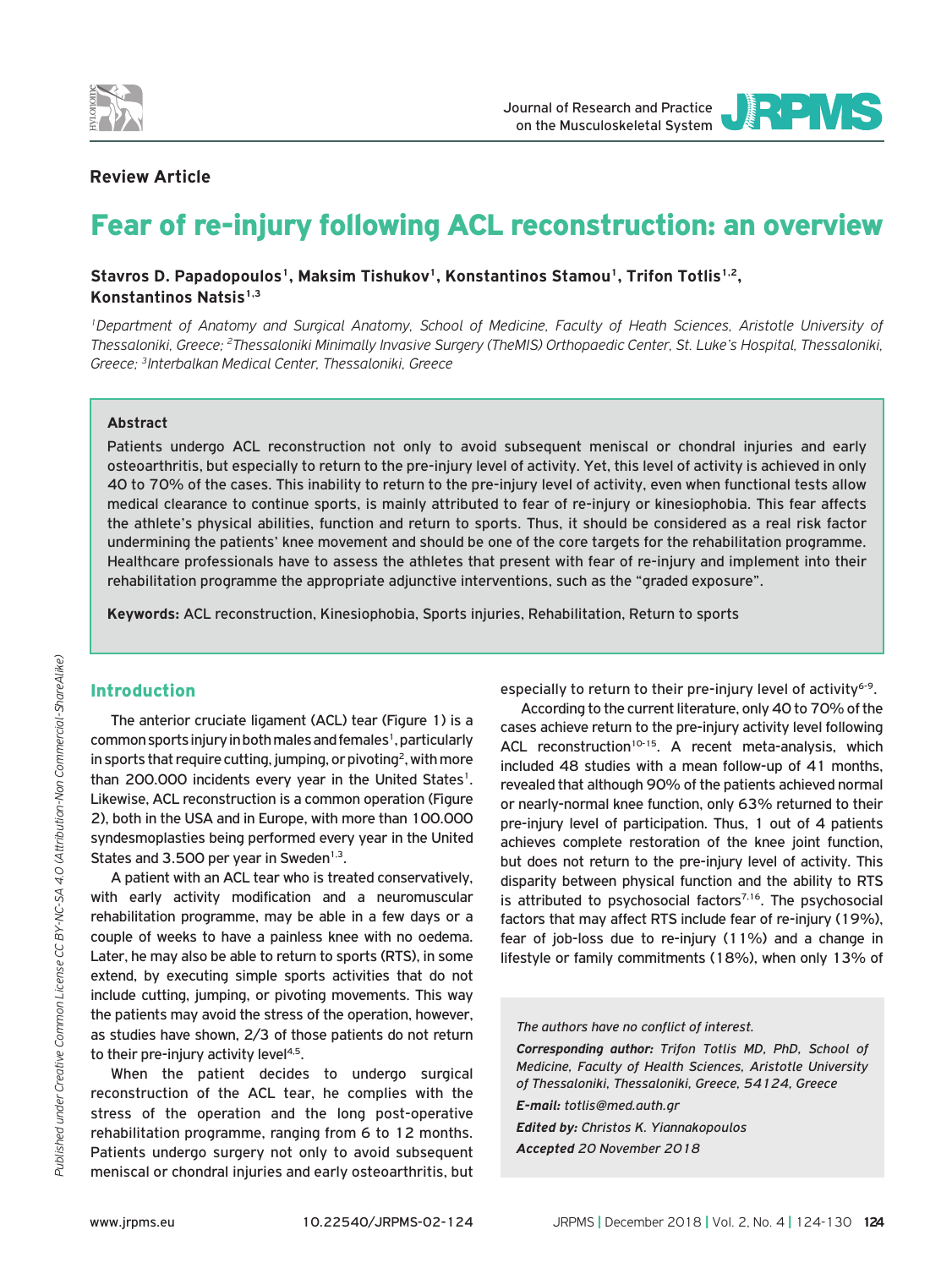

**Figure 1.** Acute anterior cruciate ligament tear on an MRI.



**Figure 2.** Arthroscopic view of an anterior cruciate ligament reconstruction with a quadrupled hamstrings autograft.

the athletes that failed to return to the pre-injury level of activity were experiencing poor knee function<sup>16</sup>.

Purpose of this review article is to provide an overview of the definition, incidence, etiology, assessment and management of fear of re-injury following ACL reconstruction.

## Fear of re-injury

The fear of re-injury or kinesiophobia, as it is termed in the literature, is defined as "an excessive, irrational, and debilitating fear of physical movement and activity resulting from a feeling of vulnerability to painful injury or reinjury"17. This affects the effectiveness of the rehabilitation programmes, regardless of the stability of the knee or the lower limb's strength<sup>18</sup>.

High-profile professional athletes have struggled to physically and psychologically RTS after major knee injuries and surgeries, with their performance and career being, affected by this psychopathological profile. There is a consistent relationship between the self-confidence of the patient, his optimism and motivation to recover from the injury and the actual outcome of the operation $12,19$ . Fear of re-injury might be more prominent in competitive athletes, as they take part in more aggressive and unsafe scenarios, during both training and professional games, predisposing them to injuries<sup>15</sup>.

# Fear of re-injury and RTS following ACL-Reconstruction

In the literature, it has been shown that there is a correlation between the existence of this entity and a decreased level of activity following ACL reconstruction (Table 1)<sup>10,13</sup>. In the study of Tripp et al., fear of re-injury was the only significant factor that was able to even predict the patients' likelihood of RTS. A high re-injury fear indicated a low chance of returning to pre-injury sports activity level. Interestingly, this finding applied even to patients with little to no pain $10$ .

Kvist et al. reported 47% of their patients not to be returning to sports-activities after ACL reconstruction. For a quarter of them (24%) the primary reason was kinesiophobia<sup>13</sup>. In another study, half of the patients (52%) who did not return to their pre-injury sport or recreational activity either did not trust their own knee or feared sustaining a re-injury incident, while only 22% failed to return due to poor knee function<sup>20</sup>.

In the study of Flanigan et al., kinesiophobia was the most common factor related to the inability to RTS. Namely, suffering from fear of re-injury was stated by more than half of the patients (52%) that did not return to their preinjury level of activity, from both sexes (51% women, 53% men). Furthermore, patients who suffered from persistent knee symptoms reported at the same time that they were experiencing fear of re-injury<sup>12</sup>.

According to Filbay et al. fear of re-injury was present to all patients that either did not RTS or returned to a lower level of activity. Some of those patients avoided complex activities, but they still had an active lifestyle (fear accommodation model), while others abandoded sports completely, adopting an inactive lifestyle (fear avoidance model). Finally, patients who suppressed their fear and participated at their previous high level activities (fear suppression model) when a reinjury of the knee occurred or the knee gradually presented symptoms, then they inevitably fell into one of the two previously mentioned categories<sup>11</sup>.

In another study, out of the 17 patients who did not return to the pre-injury level of sports activities, 9 (53%) declared that the reason was fear of re-injury. Interestingly, these 9 patients had higher patient reported outcome scores (PROs) than the remaining 8 (47%) patients who did not RTS because of persistent knee instability and pain<sup>14</sup>. This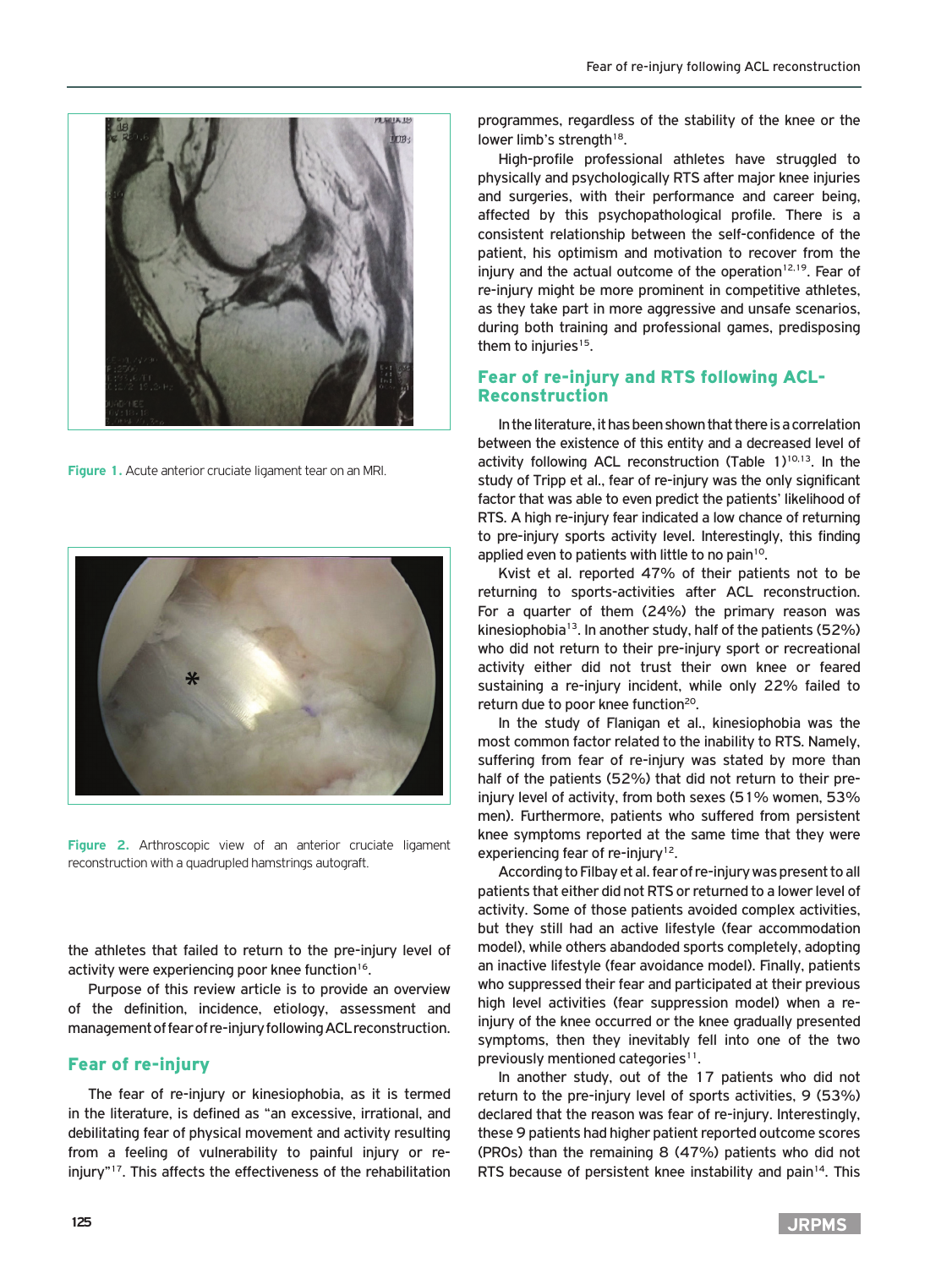| <b>Authors</b>                        | <b>RTS failure</b>                                               | Fear of re-injury incidence | <b>Comments</b>                                                                                                                                                                                                        |
|---------------------------------------|------------------------------------------------------------------|-----------------------------|------------------------------------------------------------------------------------------------------------------------------------------------------------------------------------------------------------------------|
| Kvist et al. 2005 <sup>13</sup>       | 47%                                                              | 24%                         | All the patients who did not return to their pre-<br>injury activity level experienced higher fear of<br>re-injury than the ones who did.                                                                              |
| Ardern et al. 2014 <sup>20</sup>      | 60%                                                              | 24%                         | Another 28%, of those who failed to RTS, did<br>not trust their own knee.                                                                                                                                              |
| Flanigan et al. 2013 <sup>12</sup>    | 54% did not return to their<br>pre-injury level of activity      | 52%                         |                                                                                                                                                                                                                        |
| Filbay et al. $201611$                | 17.6%                                                            | 100%                        | Another 29.4% abandoned competitive sports<br>and 17.6% lowered their activity. All these<br>patients experienced fear ranging from "mild"<br>to "severe".                                                             |
| Lee et al 2008 <sup>14</sup>          | 37.8% did not return to<br>their pre-injury level of<br>activity | 53%                         |                                                                                                                                                                                                                        |
| Notarnicola et al. 2016 <sup>15</sup> | 52.5%                                                            | Not mentioned               | No difference in PROs between patients who<br>achieved RTS and those who did not The<br>decline in sporting level of many patients who<br>succeeded to RTS was mainly attributed to fear<br>of movement and re-injury. |

**Table 1.** Incidence of fear of re-injury in patients who did not achieve to RTS (return to sports) or lowered their activity level following ACL reconstruction in the literature (PROs: Patient Reported Outcome scores).

finding highlights the importance of this psychological entity to athletes whose operation had a successful outcome.

Notarnicola et al. reported that 52.5% of their patients did not RTS, while there was no difference in the PROs between patients who achieved return and those who did not. Moreover, the pre-injury level of activity was restored only in a low percentage of patients, whereas most of them chose a less competitive sport<sup>15</sup>. The authors attributed this decline in sporting level mainly to fear of movement and reinjury<sup>15</sup>.

# Etiology of fear of re-injury

Many athletes who sustain a serious sports injury perceive the way of returning to the pre-injury level of activity as a long and steep one, a terrifying ordeal. Regardless of the efforts of the attending medical and training staff who have performed the necessary clinical, isokinetic and functional tests on the playing field and they have cleared the athletes for sports activities, some athletes still find it difficult to fully perform because of this debilitating fear of re-injury<sup>7,12,19</sup>. Thereby, many athletes feel that since they are not back confident and in a good frame of mind, then something must be wrong with the health of their knee. They are suspecting that something has gone wrong at their operation, based on the fact that they cannot perform while others who underwent the same operation are doing excellent. Hence a vicious cycle is formed<sup>19</sup>.

If we follow this pathway from the incident of the injury

onwards, we find that pain comes firstly, followed by physical and functional impairments, ending with the injury's and surgery's psychological impact. Athletes may suffer from various feelings such as anxiety, stress, confusion, frustration – anger, shame – guilt and even decreased self-esteem and depression<sup>21-23</sup>. These feelings usually accumulate, when medical doctors suggest contradicting opinions regarding the treatment of their ACL injury, ranging from operative to non-operative<sup>24</sup>. Thus, all these emotions can result in an exaggerated negative psychological response to the kneepain. Psychological interventions, such as goal setting, relaxation and mental imagery, and positive self-talk, have been suggested to help postoperative patients cope<sup>22</sup>.

The anticipation of pain during movement along with the aforementioned negative emotions can cause avoidance of movement, the belief that activity may be harmful, fear of the rehabilitation process, as well as preoccupation with symptoms, which all can be summed as the irrational thoughts of pain. This way, patients become extremely fearful of re-injury or specific activities that have been associated in their mind with pain or re-injury risk. A model that is known as the "fear  $-$  avoidance model"<sup>25-28</sup>.

It has been proposed, that an increased period between the time of injury and the time of the operation may be negatively associated with the patients' fear of re-injury and confidence, hence, also, affecting the RTS<sup>10</sup>. Catastrophizing, another psychological factor that seems to negatively affect successful RTS<sup>10</sup>, has been previously associated with painrelated fear in a significant manner $29,30$ .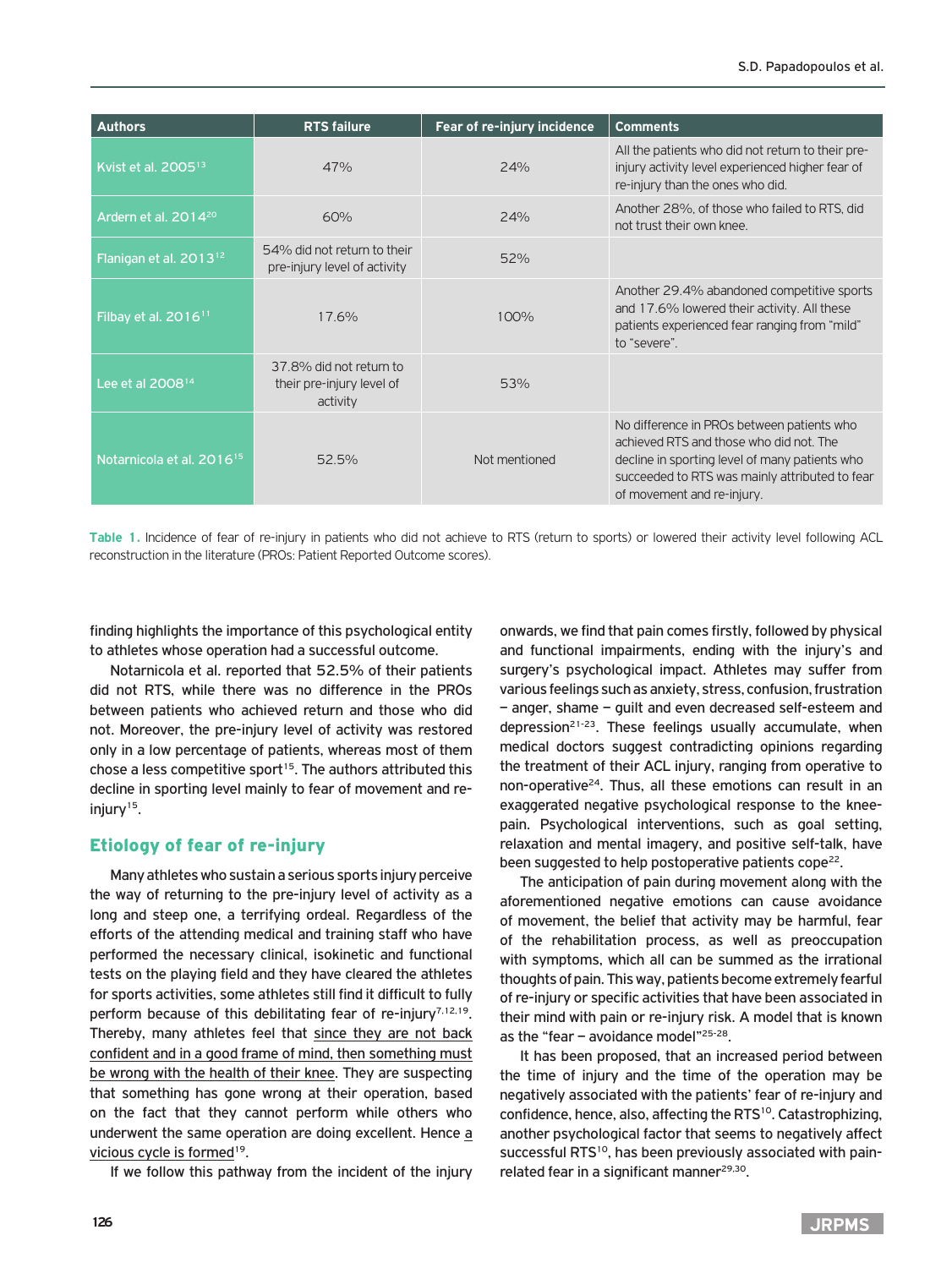## Consequences of fear of re-injury

Patients experiencing fear of re-injury present with an active avoidance of movement regarding specific activities. They act assuming that activity may harm their knee and thus they fear the rehabilitation programme. They are preoccupied with symptoms and, overall, they express a profile of pain-related fear<sup>25,28</sup>.

This syndrome affects the athlete's physical abilities, function and their RTS<sup>31</sup>. The most affected physical qualities are the endurance and activation of the muscles that are atrophic due to both the injury and the operation. Furthermore, the recruitment of all the units of the muscle and the range of motion (ROM) of the knee are affected too. Finally, this syndrome may affect the dynamic stability of the knee, along with the neuromuscular co-ordination<sup>31-34</sup>.

This psychological entity does not affect the function of the patients in the early stages of the rehabilitation programme. However, when the patient has advanced in more complex exercises, during the late rehabilitation phase, and he is approaching RTS, fear of re-injury has a significant effect on self-report function<sup>13,18,31,35-37</sup>. The patients are avoiding performing parts of the needed rehabilitation exercises due to fear, aiming to a reduced exposure to physical activities in which they can potentially re-injure themselves, which then is perceived by the athletes as physical impairment<sup>9,18,31</sup>. This way, the syndrome is born. Hartigan et al. working with 111 patients from 2 clinical trial databases, found a significant negative correlation between fear of re-injury scores (Tampa Scale for Kinesiophobia) and functional scales (KOS-ADL). Namely, they reported that a decrease in the fear of re-injury level was associated with a better knee function from pre- to post-operatively and especially in the period of 6-12 months after surgery<sup>36</sup>.

Fear of re-injury may delay or even inhibit the athlete's RTS<sup>10-12,14,16,19,31</sup>. Furthermore, if the athlete succeeds in RTS this fear may result in attention distractions affecting his athletic performance<sup>31,38,39</sup>. Regarding the sport in which the athlete has injured the knee, fear of re-injury might act as a distinct psychological obstacle impeding the athlete's return to this particular sport<sup>10</sup>.

There has also been presented an association between osteoarthritis that may follow an ACL reconstruction and the consequent fear of re-injury, with the low knee confidence leading to worse symptoms<sup>9</sup>.

#### Management of fear of re-injury

Fear of re-injury during rehabilitation following ACL reconstruction negatively affects the knee function, in both professional and recreational athletes<sup>10,34,40,41</sup>. Thus, one of the core targets for the rehabilitation programme should be to tackle the fear of re-injury<sup>31</sup>. Addressing the patients' psychological factors, namely the fear of re-injury and their overall confidence, could help those patients return to their pre-injury level of activity<sup>20</sup>. To achieve this, health

professionals initially should identify the athletes that present with this syndrome. Afterwards, they may be able to implement into the rehabilitation programme the appropriate adjunctive interventions-treatment for the athletes with high fear of re-injury<sup>16,31,38</sup>.

#### *Fear of re-injury – methods of assessment*

The health care professional may ask whether the athletes do fear re-injury and to describe their fears about re-injury and/or RTS (subjective interview)<sup>12,20,31,39</sup>. There is also a more systematic approach using a selfreport questionnaire in an effort to quantify the amount of fear of re-injury<sup>20,31</sup>. Furthermore, neurocognitive assessment (electroencephalogram – EEG, functional magnetic resonance imaging – fMRI) can be used as an objective approach to evaluate the psychological state of patients. However, it is not easy to perform neurocognitive assessment in the clinical setting and it is mainly used in research studies<sup>31,42</sup>.

There are a few types of questionnaires that are in use today. These include the "Emotional Responses of Athletes to Injury Questionnaire" (ERAIQ), the "Return to Sport After Serious Injury Questionnaire" (RSSIQ), the "ACL-Quality of Life" (ACL-QoL), the "ACL-Return to Sport after Injury" (ACL-RSI) and the "Tampa Scale for Kinesiophobia" (TSK). The latter two are the ones that are mostly used, with the ACL-RSI questionnaire being more specified to the ACL and the accompanying fear regarding the knee-injury and the RTS. Τhe TSK questionnaire offers a wider approach concerning the psychosynthesis of the patient with regard to pain and activity26,31,39,43-45.

The assessment of the re-injury fear should take place at the beginning of the rehabilitation period which may provide the healthcare professionals with an insight into the athlete's baseline fear of re-injury levels. Also, a second assessment should be performed when the athlete begins the stages of the rehabilitation programme which are compiled with advanced exercise or as part of the battery of tests required for RTS clearance<sup>25,31</sup>. According to Hartigan et al., fear of re-injury maintains a high level at 6 months and is reaching a plateau between 6 and 12 months postoperatively, when athletes are typically cleared to RTS. Thus, they proposed that the levels of this fear should be monitored from the time of ACL injury up to 12 months after surgery<sup>36</sup>.

#### *Interventions for athletes with fear of re-injury*

Healthcare professionals should intervene in the rehabilitation programme aiming to reduce the "painrelated fear" and to "gradely expose" those patients $31,46,47$ . Psychosocial cognitive behavioural interventions can be of help, improving the patients' coping skills and reducing their re-injury anxiety $31,38$ . A reduction of the pain-related "fear-avoidance phenomenon" can promote both increased participation in activities and the accomplishment of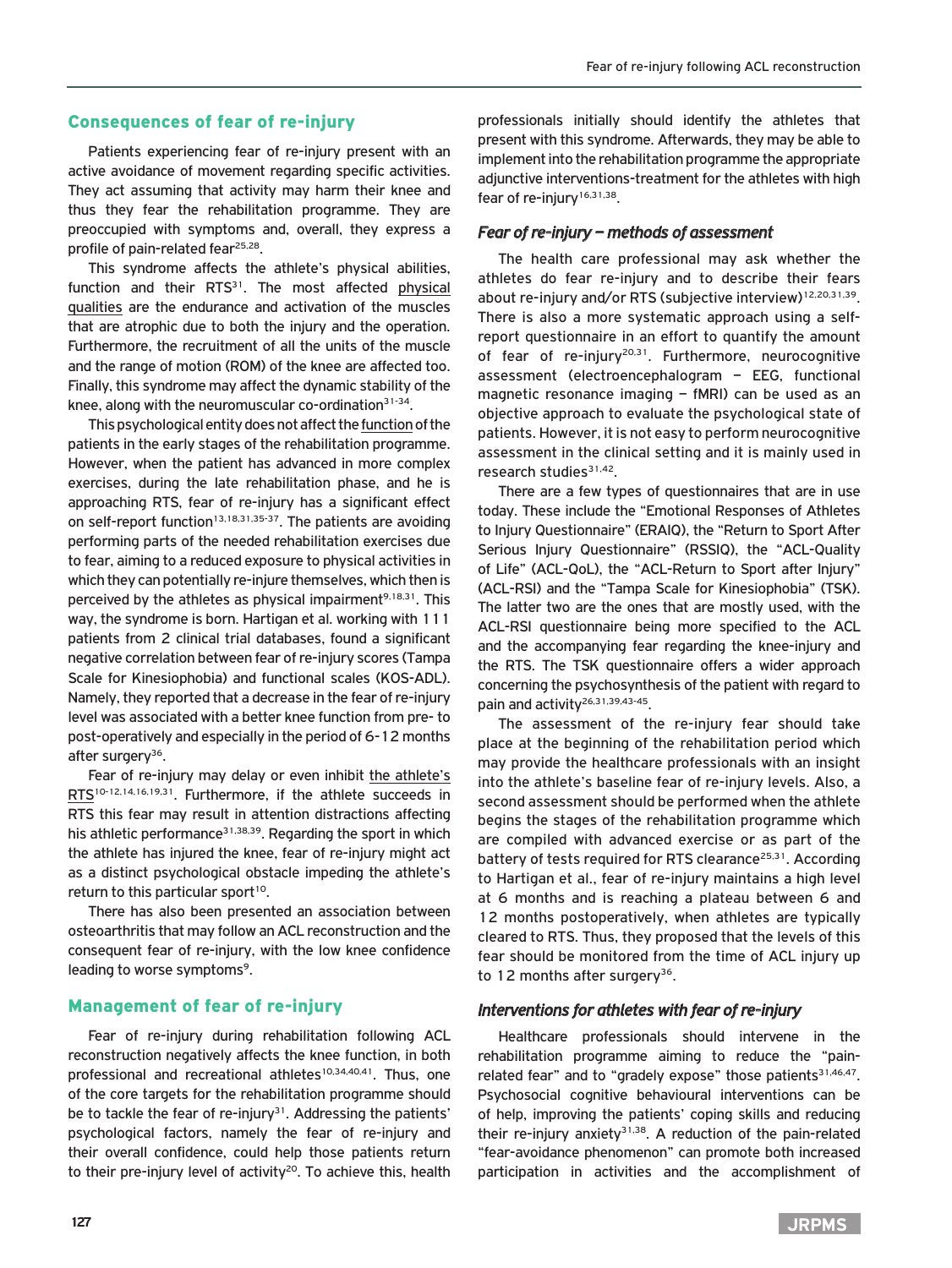the rehabilitation tasks and goals that are set for each patient<sup>25,49</sup>. The proposed "graded exposure" is based on the same foundation as the progressive nature of sports injury rehabilitation following ACL reconstruction, where there is an increase in difficulty of the exercises in the course of time. The "graded exposure" is a technique that was first used with patients that experienced kinesiophobia after low-back pain31,46,50,51.

The general approach of an increasing-difficulty rehabilitation programme following an ACL surgery includes three phases. Phase I, corresponds to the protection phase, Phase II, also known as the restoration phase, and finally Phase III, when the athletes get prepared to return to activities and sports. This intensification of the rehabilitation programme is based on the continuity of the soft tissue healing, the healing of the graft is altered in due time, thus allowing the rehabilitation protocol to take a steeper course, with more advanced exercises<sup>52</sup>. Hence, when working with a patient it is important to progressively expose him/her to situations or activities that cause him/her fear and let him/her realize that these can be completed without inducing any harm. This is mediated by exercise prescription for exposure based on increasing fear or anxiety activities, and not on increasing difficulty. In order for the rehabilitation exercise to become a graded exposure intervention it is required to ascertain the activities that cause fear of re-injury and to develop a hierarchy that increases exposure to the feared activities. Many athletes indeed RTS and may be willing to do certain high-level activities but avoid some other specific movements which they fear might cause them a re-injury. The "graded exposure" aims to prevent this phenomenon $31,46$ . There have been already proposed rehabilitation programmes following ACL reconstruction set in the right direction, such as the one used by the US Military Academy. There, except from the four basic factors; strength, aerobic fitness, coordination, and confidence, RTS is prohibited not only until the patients carry out their prescribed exercises without any problems, but also until they succeed in performing in competition with no fear of re-injury<sup>52</sup>.

Restoring the knee stability has a beneficial effect on the fear of re-injury with the athletes experiencing low dynamic stability being the ones that benefit in a greater degree36. Flanigan et al. compared the patient groups who did with the ones who did not experience fear of re-injury and found no difference with regard to the persistence of knee symptoms. Namely, while 66% (25 of the 38) of the ones with kinesiophobia continued to have problems with their knee, so did 71% (25 out of the 35) of the patients who did not experience fear of re-injury<sup>36</sup>. Notarnicola et al. reported similar results by having found no difference regarding the clinical scales between patients who RTS and patients who did not, attributing the second's group decline to fear of reinjury<sup>15</sup>. Another study characteristically presented patients with higher PROs failing to RTS due to fear of re-injury, when athletes with lower scores but no fear succeeded in

returning<sup>14</sup>. Therefore, lowering the re-injury fear might be the factor that effectively helps the patients whose inability to RTS seems illogical. Lowering the re-injury fear seems to have a positive effect on the knee function and pain<sup>35</sup>.

Preoperative programmes that include neuromuscular training, have been shown to have a positive effect on patients by reducing the level of their fear of re-injury after surgery<sup>36</sup>. Chmielewski et al. have proposed imagery and cognitive-behavioral methods as possible means to battle fear of re-injury or movement and self-efficacy<sup>35</sup>. McArdle et al. used cognitive-behavioural methods (disputing, systematic desensitization, and time projection), at the early postoperatively rehabilitation phase, to an athlete who underwent both an ACL and medial collateral ligament reconstruction and they reported a decrease of fear of re $injurv<sup>53</sup>$ .

## Conclusion

There is sufficient evidence to support that fear of re-injury negatively affects the RTS following an ACL reconstruction, even though functional tests allow medical clearance to continue sports activities. According to the literature review 24-100% of the patients who did not RTS or decreased the level of activity following ACL reconstruction suffered from fear of re-injury. Apart from the strict medical assessment and musculoskeletal interventions in the rehabilitation process, the psychological aspect of the athlete after the injury and operation should be considered. Thus, healthcare professionals should be able to recognize athletes with fear of re-injury and adapt their rehabilitation programme to incorporate the appropriate interventions to address this fear, leading to the optimal rehabilitation outcome. Including the evaluation of the athlete's progress with regard to his fear of re-injury in the battery of tests for RTS clearance may contribute to a higher success rate of RTS in the pre-injury level.

## *References*

- 1. Sanders TL, Maradit Kremers H, Bryan AJ, Larson DR, Dahm DL, Levy BA, et al. Incidence of Anterior Cruciate Ligament Tears and Reconstruction: A 21-Year Population-Based Study. The American Journal of Sports Medicine 2016; 44(6):1502-7.
- 2. Beynnon BD, Johnson RJ, Abate JA, Fleming BC, Nichols CE. Treatment of anterior cruciate ligament injuries, part I. Am J Sports Med 2005; 33(10):1579-602.
- 3. Swedish ACL Register. Annual Report 2016. Available at: https:// aclregister.nu/sv/info/rapport2016en.pdf/
- 4. Noyes FR, Matthews DS, Mooar PA, Grood ES. The symptomatic anterior cruciate-deficient knee. Part II: the results of rehabilitation, activity modification, and counseling on functional disability. J Bone Joint Surg Am 1983; 65:163-174.
- 5. Kostogiannis I, Ageberg E, Neuman P, Dahlberg L, Friden T, Roos H. Activity level and subjective knee function 15 years after anterior cruciate ligament injury: a prospective, longitudinal study of nonreconstructed patients. Am J Sports Med 2007; 35:1135-1143.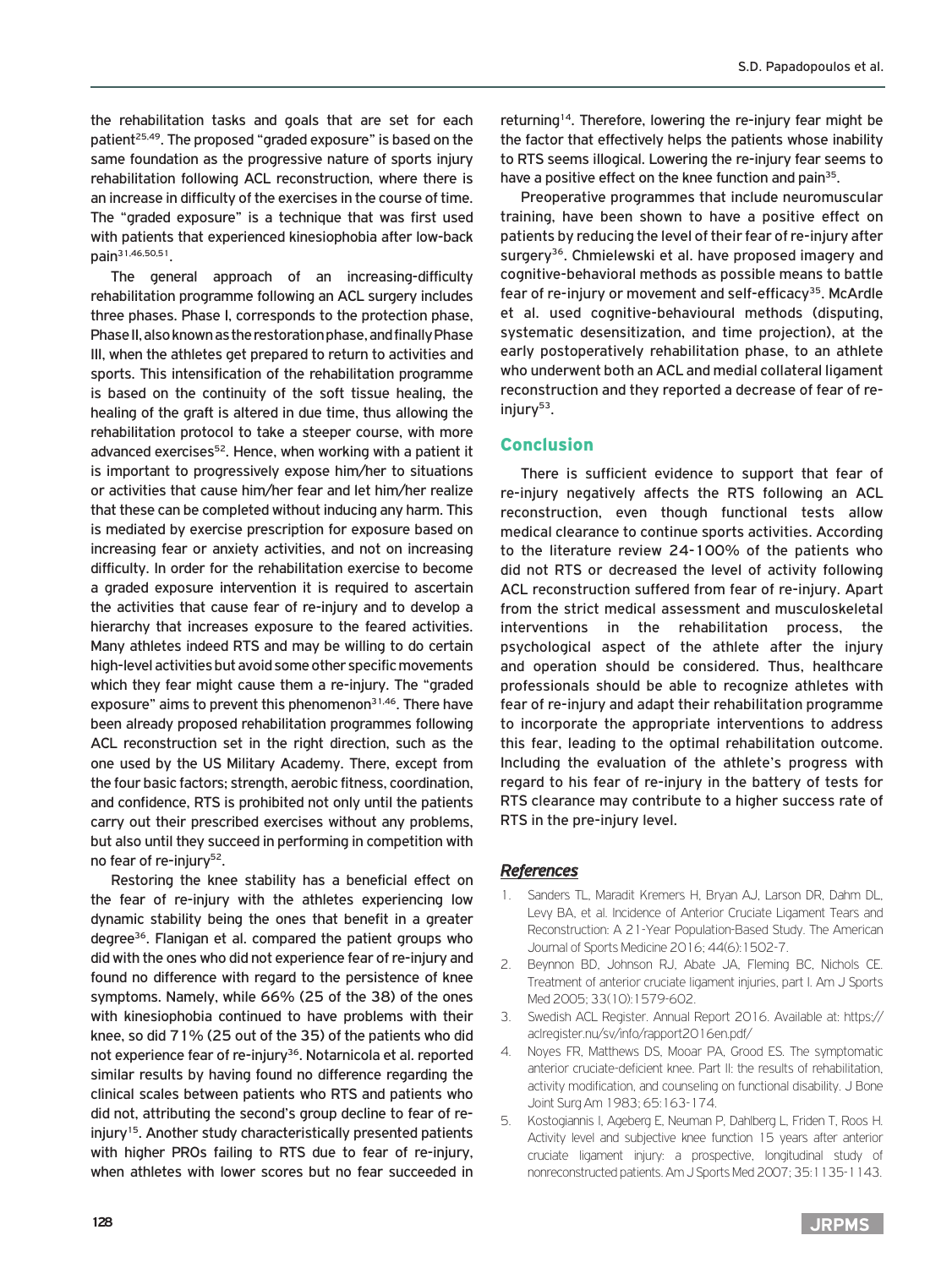- 6. Myklebust G, Holm I, Maehlum S, Engebretsen L, Bahr R. Clinical, functional, and radiologic outcome in team handball players 6 to 11 years after anterior cruciate ligament injury: A follow-up study. Am J Sports Med 2003;31:981-989.
- 7. Medvecky MJ, Nelson S. Kinesiophobia and Return to Sports After Anterior Cruciate Ligament Reconstruction. Conn Med 2015; 79(3):155-7.
- 8. Øiestad BE, Engebretsen L, Storheim K, Risberg MA. Knee osteoarthritis after anterior cruciate ligament injury: A systematic review. Am J Sports Med 2009; 37:1434–1443.
- 9. Hart HF, Collins NJ, Ackland DC, Crossley KM. Is impaired knee confidence related to worse kinesiophobia, symptoms, and physical function in people with knee osteoarthritis after anterior cruciate ligament reconstruction? J Sci Med Sport 2015; 18(5):512-7.
- 10. Tripp DA, Stanish W, Ebel-Lam A, Brewer BW, Birchard J. Fear of reinjury, negative affect and catastrophizing predicting return to sport in recreational athletes with anterior cruciate ligament injuries at 1 year postsurgery. Rehabil Psychol 2007; 52:74–81.
- 11. Filbay SR, Crossley KM, Ackerman IN. Activity preferences, lifestyle modifications and re-injury fears influence longer-term quality of life in people with knee symptoms following anterior cruciate ligament reconstruction: a qualitative study. J Physiother 2016; 62(2):103-10.
- 12. Flanigan DC, Everhart JS, Pedroza A, Smith T, Kaeding CC. Fear of reinjury (kinesiophobia) and persistent knee symptoms are common factors for lack of return to sport after anterior cruciate ligament reconstruction. Arthroscopy 2013; 29(8):1322-9.
- 13. Kvist J, Ek A, Sporrstedt K, Good L. Fear of re-injury: a hindrance for returning to sports after anterior cruciate ligament reconstruction. Knee Surg Sports Traumatol Arthrosc 2005; 13(5):393-7.
- 14. Lee DY, Karim SA, Chang HC. Return to sports after anterior cruciate ligament reconstruction - a review of patients with minimum 5-year follow-up. Ann Acad Med Singapore 2008; 37(4):273-8.
- 15. Notarnicola A, Maccagnano G, Barletta F, Ascatigno L, Astuto L, Panella A, et al. Returning to sport after anterior cruciate ligament reconstruction in amateur sports men: a retrospective study. Muscles Ligaments Tendons J 2016; 6(4):486-491.
- 16. Ardern CL, Webster KE, Taylor NF, Feller JA. Return to sport following anterior cruciate ligament reconstruction surgery: a systematic review and meta-analysis of the state of play. Br J Sports Med 2011; 45:596-606.
- 17. Kori SH, Miller RP, Todd DD. Kinesiophobia: a new viewof chronic pain behaviour. Pain Manag 1990; 3:35–43.
- 18. Chmielewski TL, Jones D, Day T, Tillman SM, Lentz TA, George SZ. The association of pain and fear of movement/reinjury with function during anterior cruciate ligament reconstruction rehabilitation. J Orthop Sports Phys Ther 2008; 38(12):746-53.
- 19. Everhart JS, Best TM, Flanigan DC. Psychological predictors of anterior cruciate ligament reconstruction outcomes: a systematic review. Knee Surg Sports Traumatol Arthrosc 2015; 23(3):752-62.
- 20. Ardern CL, Österberg A, Tagesson S, Gauffin H, Webster KE, Kvist J. The impact of psychological readiness to return to sport and recreational activities after anterior cruciate ligament reconstruction. Br J Sports Med 2014; 48(22):1613-9.
- 21. Cozzi AL, Dunn KL, Harding JL, Valovich McLeod TC, Welch Bacon CE. Kinesiophobia After Anterior Cruciate Ligament Reconstruction in Physically Active Individuals. J Sport Rehabil 2015; 24(4):434-9.
- 22. Nippert AH, Smith AM. Psychologic stress related to injury and impact on sport performance. Phys Med Rehabil Clin N Am 2008; 19(2):399-418, x.
- 23. Walker JA. What is the effect of preoperative information on patient satisfaction? Br J Nurs 2007; 16(1):27-32.
- 24. Bogunovic L, Matava MJ. Operative and nonoperative treatment

options for ACL tears in the adult patient: a conceptual review. Phys Sportsmed 2013; 41(4):33-40.

- 25. Leeuw M, Goossens ME, Linton SJ, Crombez G, Boersma K, Vlaeyen JW. The fear-avoidance model of musculoskeletal pain: current state of scientific evidence. J Behav Med 2007; 30(1):77-94.
- 26. Vlaeyen JWS, Linton SJ. Fear-avoidance and its consequences in chronic musculoskeletal pain: a state of the art. Pain 2000; 85:317–332.
- 27. Walker JA, Pagnotto M, Trousdale RT, Sierra RJ. Preliminary pain and function after labral reconstruction during femoroacetabular impingement surgery. Clin Orthop Relat Res 2012; 470(12): 3414-20.
- 28. De P, De J, Crombez G, Vlaeyen J. The nature and treatment of painrelated fear in chronic musculoskeletal pain. J Cog Psychotherapy 2009; 23(1):85-103.
- 29. Linton SJ, Buer N, Vlaeyen JWS, Hellsing AL. Are fear-avoidance beliefs related to the inception of an episode of back pain? A prospective study. Psychol Health 1999; 14:1051–1059.
- 30. Sullivan MJL, Bishop SR, Pivik J. The Pain Catastrophizing Scale: Development and validation. Psychol. Assess. 1995; 7: 524–532.
- 31. Hsu CJ, Meierbachtol A, George SZ, Chmielewski TL. Fear of Reinjury in Athletes. Sports Health 2017; 9(2):162-167.
- 32. Murphy DF, Connolly DA, Beynnon BD. Risk factors for lower extremity injury: a review of the literature. Br J Sports Med 2003; 37:13-29.
- 33. Tagesson S, Kvist J. Greater fear of re-injury and increased tibial translation in patients who later sustain an ACL graft rupture or a contralateral ACL rupture: a pilot study. J Sports Sci 2016; 34:125-132.
- 34. Gignac MA, Cao X, Ramanathan S. Perceived personal importance of exercise and fears of re-injury: a longitudinal study of psychological factors related to activity after anterior cruciate ligament reconstruction. BMC Sports Sci Med Rehabil 2015; 7:4.
- 35. Chmielewski TL, Zeppieri G, Lentz TA, Tillman SM, Moser MW, Indelicato PA, et al. Longitudinal changes in psychosocial factors and their association with knee pain and function after anterior cruciate ligament reconstruction. Phys Ther 2011; 91:1355-1366.
- 36. Hartigan EH, Lynch AD, Logerstedt DS, Chmielewski TL, Snyder-Mackler L. Kinesiophobia after anterior cruciate ligament rupture and reconstruction: noncopers versus potential copers. J Orthop Sports Phys Ther 2013; 43:821-832.
- 37. Lentz TA, Tillman SM, Indelicato PA, Moser MW, George SZ, Chmielewski TL. Factors associated with function after anterior cruciate ligament reconstruction. Sports Health 2009; 1:47-53.
- 38. Nippert AH, Smith AM. Psychologic stress related to injury and impact on sport performance. Phys Med Rehabil Clin N Am 2008; 19:399- 418.
- 39. Podlog L, Eklund RC. The psychosocial aspects of a return to sport following serious injury: a review of the literature from a selfdetermination perspective. Psychol Sport Exerc 2007; 8:535- 566.
- 40. Buer N, Linton SJ. Fear-avoidance beliefs and catastrophizing: occurrence and risk factor in back pain and ADL in the general population. Pain 2002; 99(3):485-91.
- 41. Crombez G, Vlaeyen JW, Heuts PH, Lysens R. Pain-related fear is more disabling than pain itself: evidence on the role of pain-related fear in chronic back pain disability. Pain 1999; 80(1-2):329-39.
- 42. Schilaty ND, Nagelli C, Hewett TE. Use of objective neurocognitive measures to assess the psychological states that influence return to sport following injury. Sports Med 2016; 46:299-303.
- 43. George SZ, Lentz TA, Zeppieri G, Lee D, Chmielewski TL. Analysis of shortened versions of the tampa scale for kinesiophobia and pain